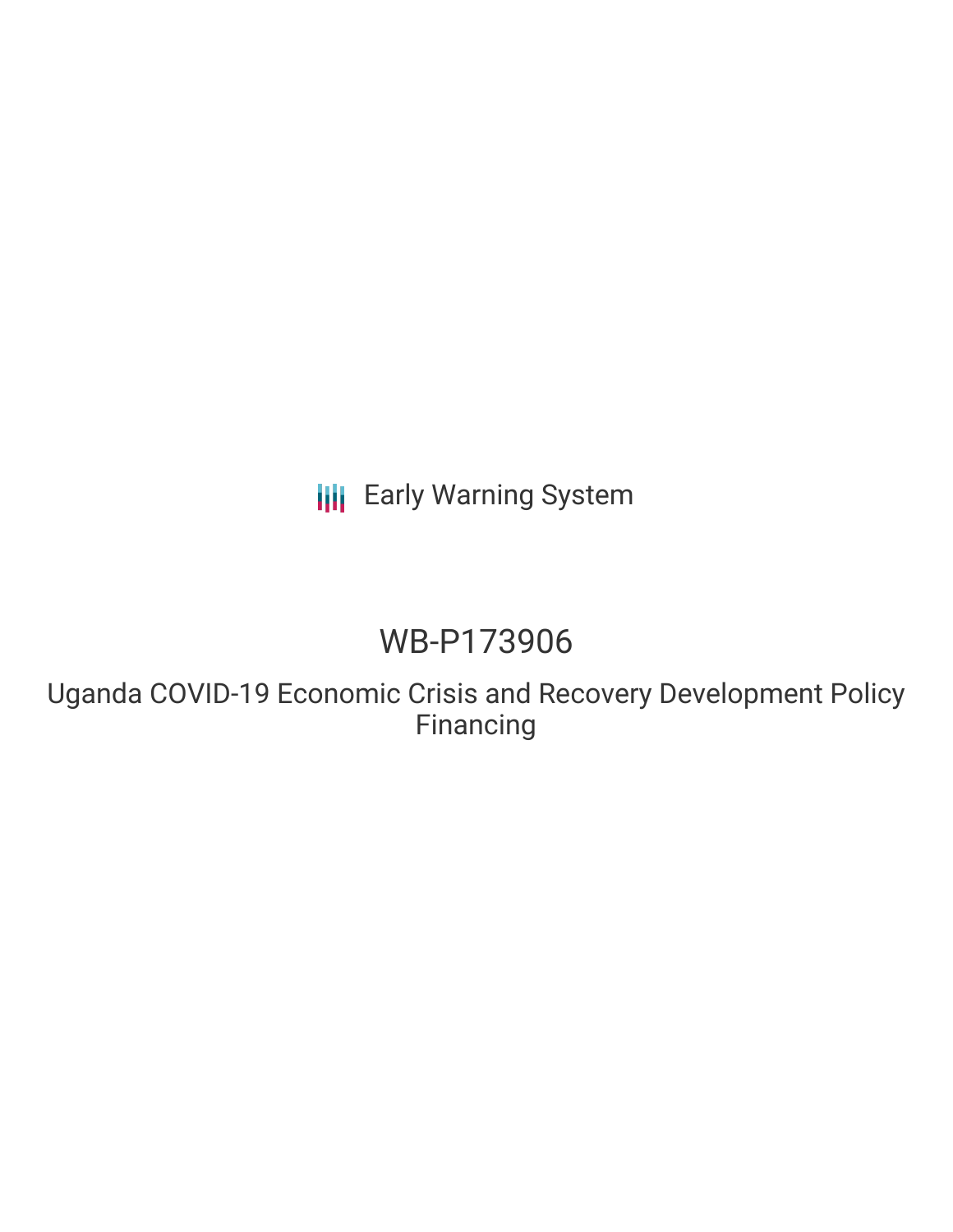

### Early Warning System Uganda COVID-19 Economic Crisis and Recovery Development Policy Financing

#### **Quick Facts**

| <b>Countries</b>               | Uganda                                   |
|--------------------------------|------------------------------------------|
| <b>Financial Institutions</b>  | World Bank (WB)                          |
| <b>Status</b>                  | Approved                                 |
| <b>Bank Risk Rating</b>        | U                                        |
| <b>Voting Date</b>             | 2021-06-29                               |
| <b>Borrower</b>                | Government of Uganda                     |
| <b>Sectors</b>                 | Education and Health, Industry and Trade |
| <b>Investment Type(s)</b>      | Loan                                     |
| <b>Investment Amount (USD)</b> | \$300.00 million                         |
| <b>Loan Amount (USD)</b>       | \$300.00 million                         |
| <b>Project Cost (USD)</b>      | \$300.00 million                         |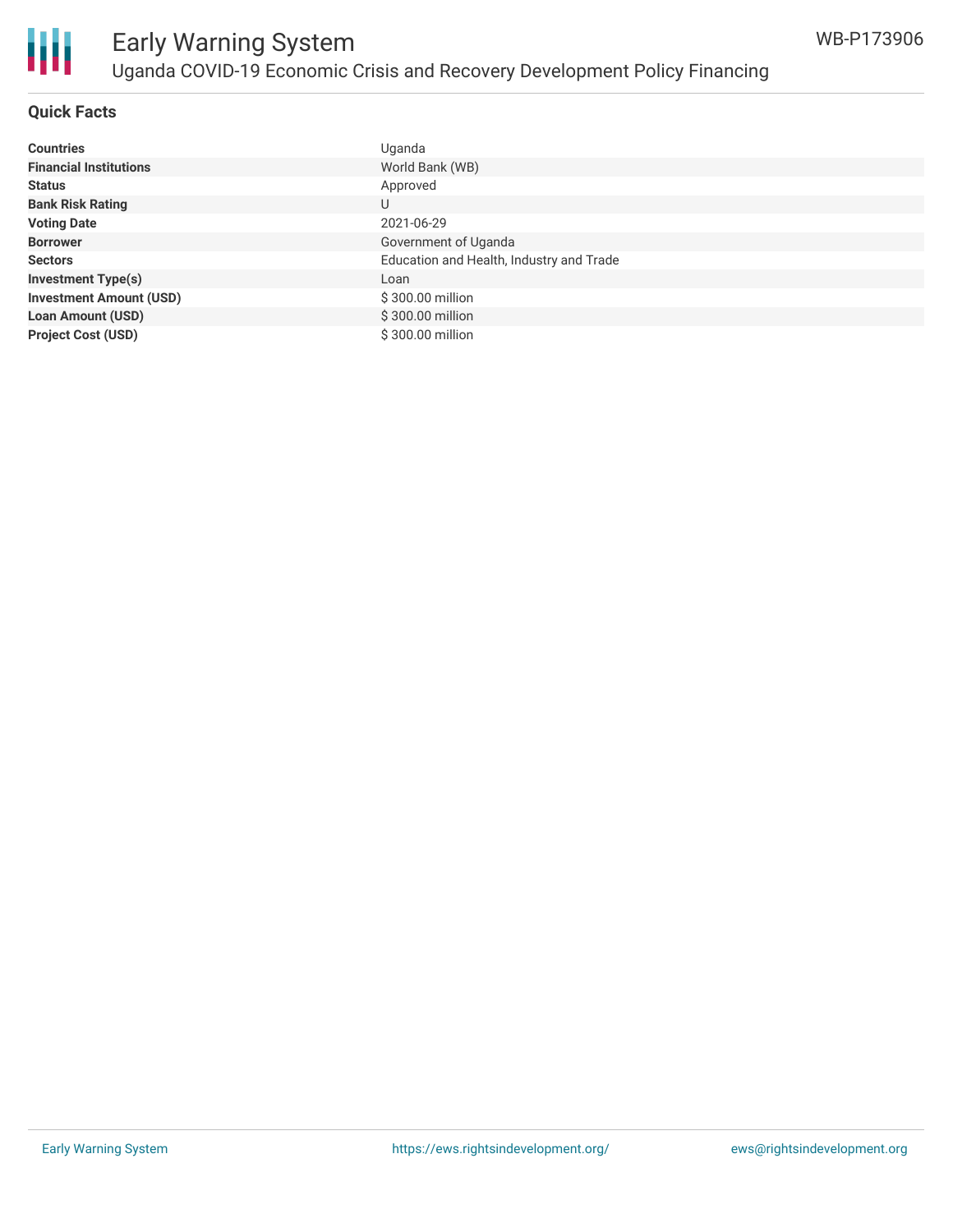

#### **Project Description**

According to bank documents, the project aims to strengthen the crisis response and protect the most vulnerable and support faster economic recovery and debt transparency.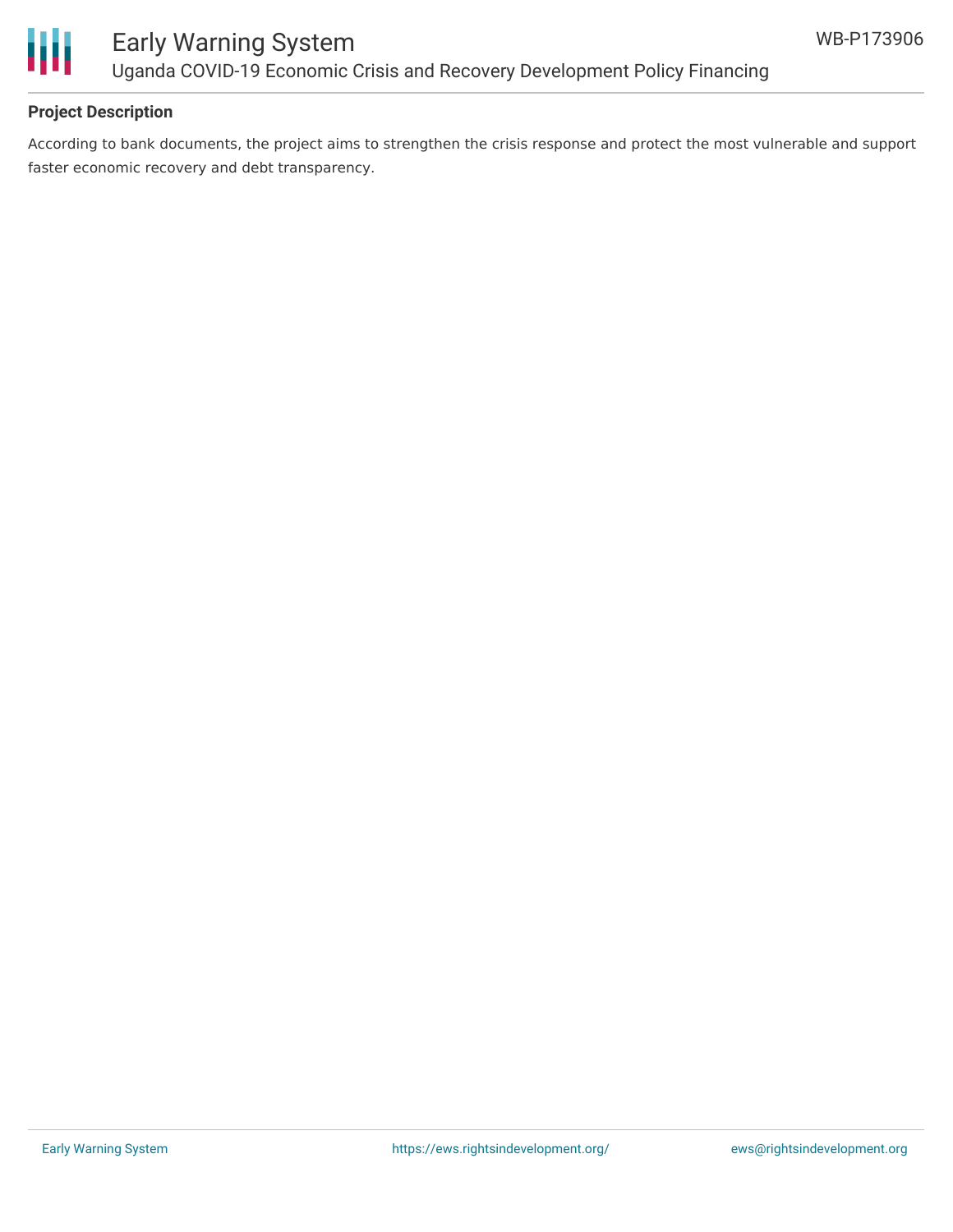

## Early Warning System Uganda COVID-19 Economic Crisis and Recovery Development Policy Financing

#### **Investment Description**

World Bank (WB)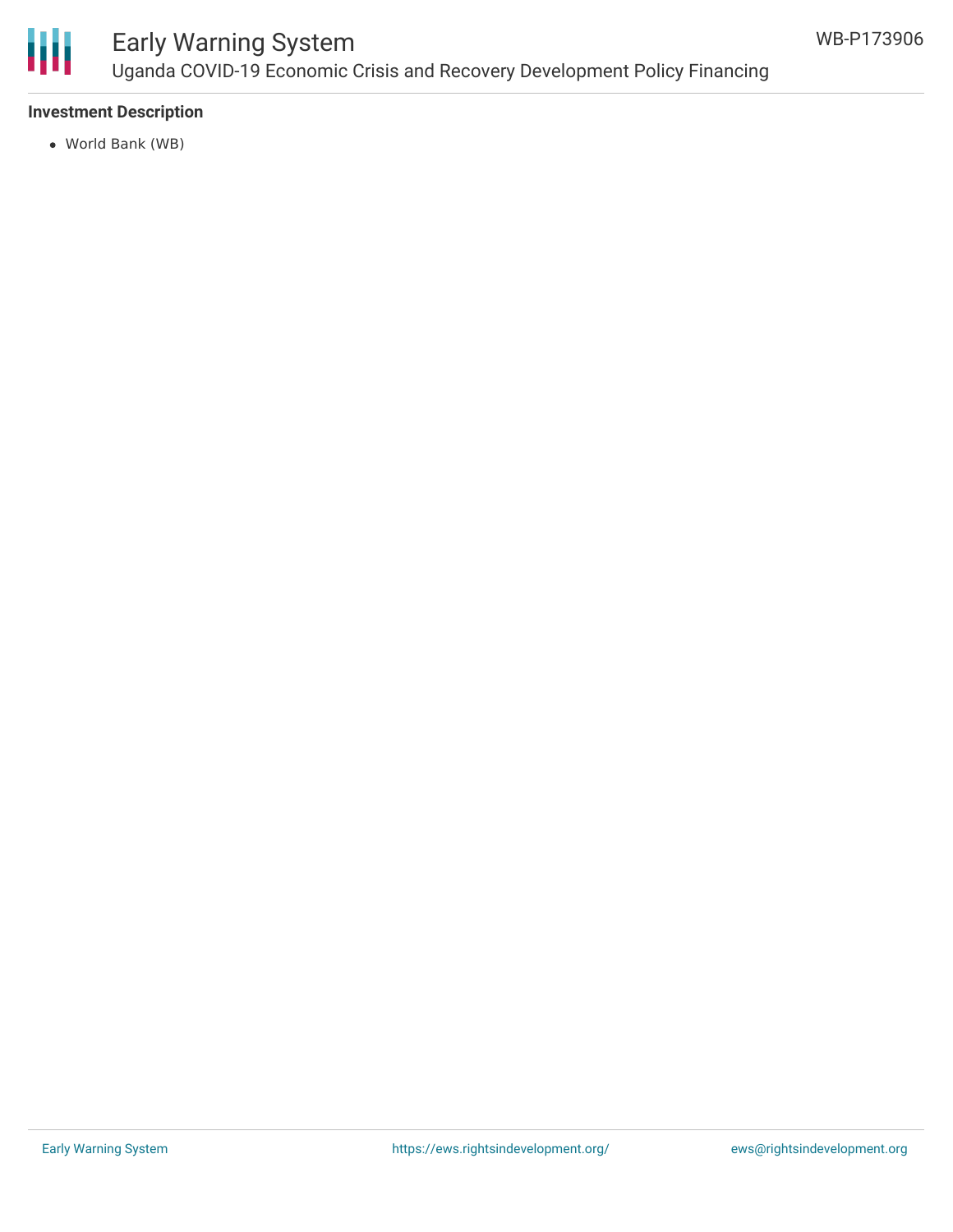

### Early Warning System Uganda COVID-19 Economic Crisis and Recovery Development Policy Financing

#### **Contact Information**

#### **Ministry of Finance and Economic Development**

Keith Muhakanizi, Permanent Secretary/Secretary to the Treasury

[maris.wanyera@finance.go.ug](mailto:maris.wanyera@finance.go.ug)